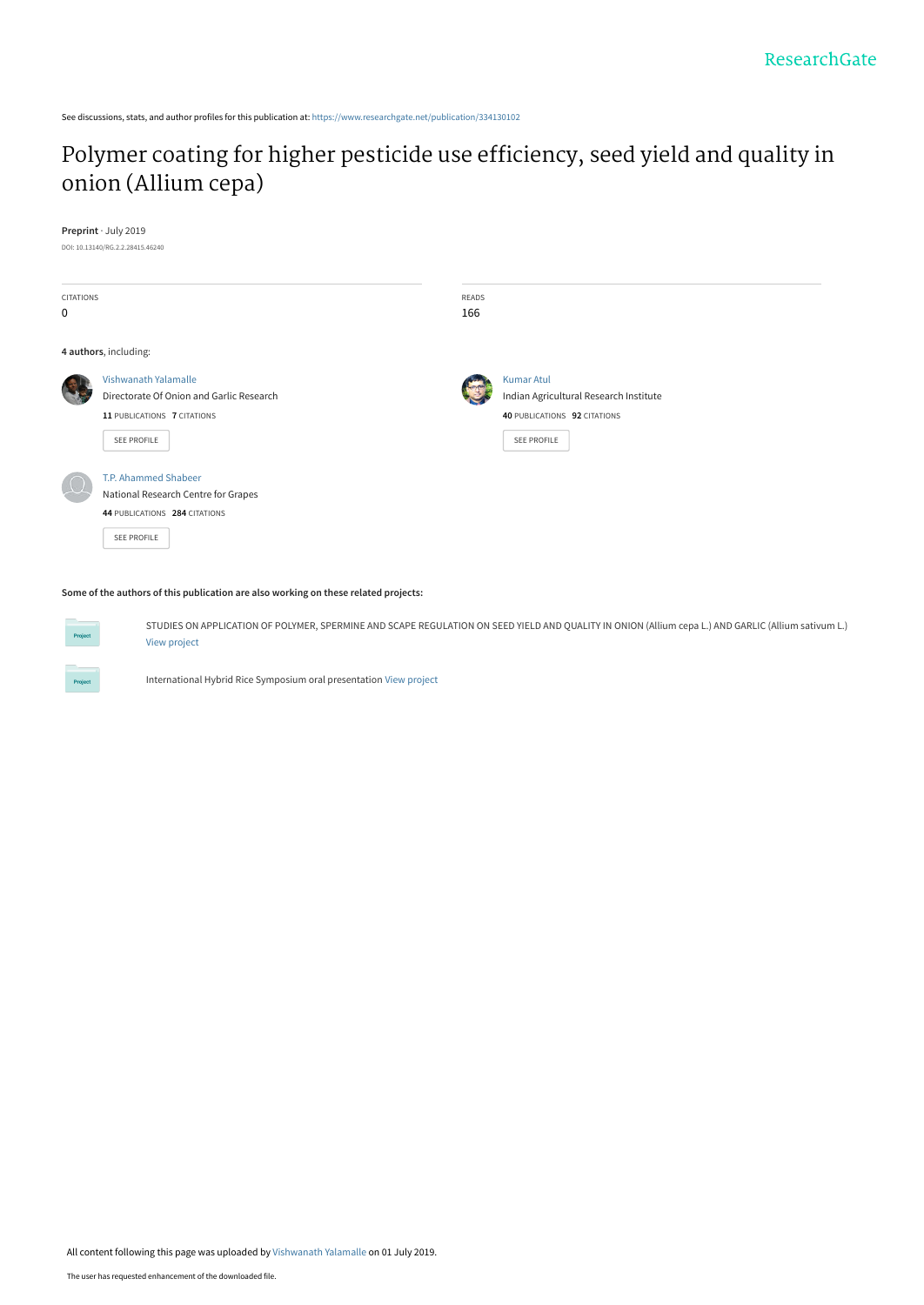**Art. No. 86072**

*Indian Journal of Agricultural Sciences* **89** (7): 00–00, July 2019/Article

# **Polymer coating for higher pesticide use efficiency, seed yield and quality in onion (***Allium cepa***)**

V R YALAMALLE<sup>1</sup>, B S TOMAR<sup>2</sup>, ATUL KUMAR<sup>3</sup> and SHABEER T P AHAMMED<sup>4</sup>

*ICAR-Indian Agricultural Research Institute, New Delhi 110 012 India*

Received: 13 January 2019; Accepted: 25 January 2019

## ABSTRACT

Onion seed crop is infected with several pest and diseases which reduce the seed yield and quality. The present study explores the feasibility of using polymer as an efficient delivery system for seed-protectant chemicals during onion seed production. Polymer coating prolonged the release of pesticides. After 30 DAP, 557% and 1087% higher retention of fungicide and insecticide was observed in polymer coated bulbs over traditional method of bulb treatment. Onion bulb coating with polymer and 0.15 % fipronil + 0.25 % (carbendazim + mancozeb) showed significantly higher values for seed yield attributes *viz*. productive scapes/plant (5.56), lower percent lodged scapes (21.16), seed yield/ plant (21.15 g) and seed quality attributes in comparison to control and traditional method of bulb treatment. Lowest percent disease index (36.39) was recorded in treatment- polymer coating + 0.15 % fipronil + 0.25 % (carbendazim + mancozeb) and lowest number of thrips/plant (5.14) was recorded in bulbs coated with polymer + 0.15 % fipronil + 500 ppm streptocyclin. Treating of onion bulbs with polymer is beneficial in increasing the efficacy of the applied pesticides, reducing the incidence of pest and diseases and enhancing seed yield and quality.

**Key words:** Allium cepa, Disease, Pesticides, Polymer, Thrips, Seed yield

Onion seed production is a biennial process wherein the bulb produced during first year forms the planting material for seed production during second year. The quality of seed bulb plays an important role in realizing quality seed (Yalamalle 2016). Onion seed crop is infected with various fungal diseases like purple blotch (*Stemphylium vesicarium* Wallr and *Alternaria porri* Ellis), fusarium basal rot (*Fusarium oxysporum* f. sp. *cepae*), pink root disease (*Phoma terrestris*) and white rot (*Sclerotium cepivorum*  Berk). Bacterial rot (*Erwinia carotovora* subsp. *carotovora*). These are either soil borne or carried over to the field by infected bulbs. Apart from fungal and bacterial diseases, many viruses are known to infect onion which reduces seed yield and quality. Some of these being Irish yellow spot virus (IYSV) Onion yellow dwarf virus (OYDV) (Hillman and Lawrence 1995). In severe viral infection the yield reduction can be up to 100 % (Papu 2010). Mayer *et al.* (1987) reported that thrips (*Thrips tabaci* L.) survive in bulbs and can be primary source of inoculum. Thrips, a major insect pest apart from feeding injury, it damages the

<sup>1</sup>Scientist (vishwanath\_yal@yahoo.com), ICAR-Directorate of Onion and Garlic Research, Pune. <sup>2</sup>Head (bst spu iari $\alpha$ ) rediffmail.com), Division of Vegetable Science; <sup>3</sup>Principal Scientist (atulsingh2003@yahoo.co.in), Division of Seed Science and Technology, ICAR-Indian Agricultural Research Institute, New Delhi. <sup>4</sup>Scientist (shabsnrcg@gmail.com), ICAR-National Research Centre for Grapes, Pune.

seed crop by transmitting the viruses. It also predisposes the plants to fungal diseases by injury (Cartwright *et al*. 1995). Conventional method of pesticide application involves application of large quantity of pesticides in the soil/plant, which possess various ecological concerns (Jacob *et al.* 2009). Film coating of seeds with active ingredients by use of polymers is an efficient way to deliver seed treatment chemicals (Taylor 1998). Polymers are reported to prolong the release of pesticides (Choudhary *et al.* 2006, Rahim *et al.* 2016). Application of plant protectant along with polymers has been reported previously (Jacob *et al.* 2009) to reduce the incidence of pest and diseases, enhance seed yield, improve seed viability and vigour. Although there are several reports on the application of polymers as seed treatment agent, but there is limited reports on the suitability of polymers as a bulb treatment agent. The present study explores the suitability of polymer as a bulb treatment agent for delivery seed treatment chemicals in onion seed crop.

#### MATERIALS AND METHODS

The present study was conducted at ICAR-Indian Agricultural Research Institute, New Delhi during *rabi* 2015- 16 and 2016-17. The experiment was laid out in randomized complete block design with three replications. Onion bulbs weighing 50±5 g were used as planting material.The bulbs was coated with polymers along with different combination of pesticides: insecticide- 0.15 % fipronil, Regent ® 5 SC w/w, Bayer Crop Science; fungicide – 0.25 % (carbendazim 12 % WP + mancozeb 63% WP) Companion<sup>®</sup>, Indofil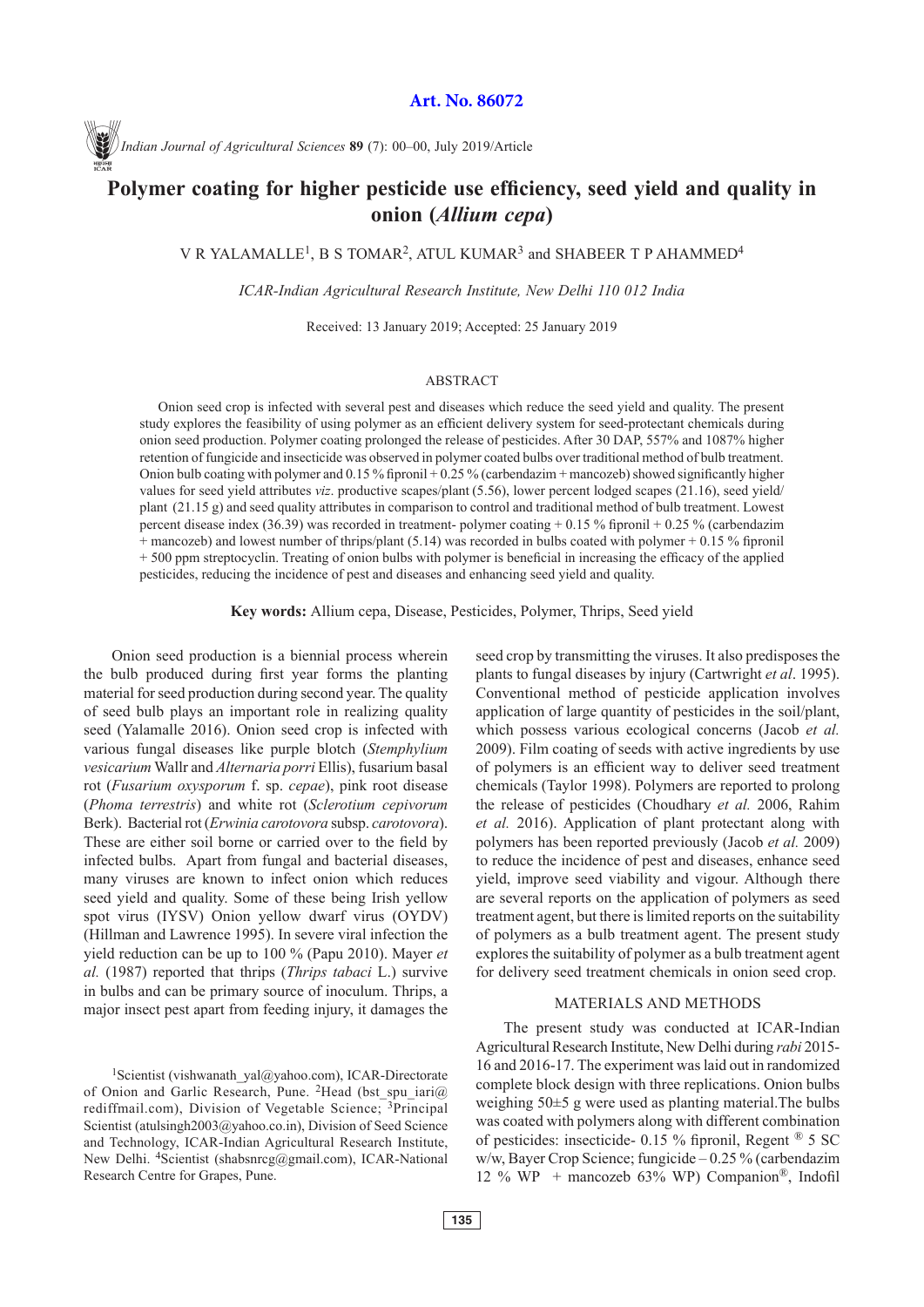YALAMALLE *ET AL*.

 $T_1$ -Polymer coating

T<sub>2</sub> - Polymer coating + 0.15 % fipronil

 $T_2$ - Polymer coating + 0.25 % (carbendazim + mancozeb)

 $T_4$ - Polymer coating +0.15 % fipronil+ 0.25 % (carbendazim + mancozeb)

 $T_5$ - Polymer coating + 500 ppm streptocyclin

 $T_6$ - Polymer coating + 500 ppm streptocyclin + 0.15 % fipronil

 $T_7$ - Polymer coating + 500 ppm streptocyclin + (carbendazim + mancozeb)

 $T_{\rm g}$ - Polymer coating + 0.15 % fipronil + 0.25 % (carbendazim  $+$  mancozeb)  $+$  500 ppm streptocycline

 $T_0$ - Traditional practice -fungicide + insecticide + streptocyclin (in water)

 $T_{10}$ - No treatment

Industries Ltd, India and bactericide-500 ppm (streptomycin sulphate 90 % w/w + tetracyclin hydrochloride 10%),

Streptocyclin®, Hindustan Antibiotics, Pune, India (Table 1). The polymer coating was done using commercial vinyl based polymer, L-200 (Incotec International B.V. Ltd, The Netherlands) @ 50 ml/liter. The bulbs were soaked in pesticide solutions as per treatments for 30 min and dried for 24 h before planting. The bulbs were planted at a spacing of 45 cm  $\times$  20 cm. The experiment plots were fertilized with 100 kg N, 50 kg P and 50 kg K. Half dose of nitrogen and full dose of phosphorous and potassium were given at the time of sowing. Remaining nitrogen was split in two equal dose and applied at 30 and 45 days after planting. The plants were not sprayed with any insecticide and fungicides for 30 DAP and 90 DAP respectively. The data on number of bulb sprouted was recorded at 60 DAP. Productive scapes was calculated by measuring the total number of un-lodged scapes left per-plant after seed filling stage and the average of 10 plants was recorded. Percent lodged scapes were calculated by counting the total number of un-lodged scapes after seed filling stage and percentage was calculated based on the initial scapes number. Seed yield/ plant was recorded on randomly selected 10 plants

Table 2. Effect of polymer coating and plant protectants on bulb sprouting, productive scapes and percent lodged scapes in onion cv. Pusa Ridhi

| Treatment       |                                                     | Bulb sprout % 60 DAP  |                        |             | Productive scapes/plant |             | Percent lodged scape  |                        |                           |  |
|-----------------|-----------------------------------------------------|-----------------------|------------------------|-------------|-------------------------|-------------|-----------------------|------------------------|---------------------------|--|
|                 | 2015-16                                             | 2016-17               | Pooled                 | 2015-16     | 2016-17                 | Pooled      | 2015-16               | 2016-17                | Pooled                    |  |
| $T_1$           | 78.89<br>$(62.65)$ ab <sup><math>\land</math></sup> | 87.22<br>(69.09) a    | 83.06<br>(65.87) a     | $4.07$ cd\$ | 4.57 cd $\sim$          | 4.32 de     | 37.63<br>$(37.84)$ ab | 24.71<br>$(29.76)$ ab  | 31.17 (33.80)<br>ab       |  |
| $T_2$           | 77.78<br>$(61.94)$ ab                               | 84.44<br>$(66.78)$ ab | 81.11<br>$(64.36)$ abc | 5.44 ab     | 4.84 bcd                | 5.14 abc    | 31.10<br>$(33.82)$ bc | 23.96<br>$(29.28)$ abc | 27.53 (31.55)<br>abc      |  |
| $T_3$           | 80.56<br>$(64.28)$ a                                | 85.56<br>$(68.58)$ a  | 83.06<br>$(66.43)$ a   | 4.70 abcd   | 5.50a                   | 5.10 ab     | 31.76<br>$(34.29)$ bc | 15.40<br>$(22.99)$ d   | 23.58 (28.64)<br>cd       |  |
| $\mathrm{T}_4$  | 74.44<br>$(59.98)$ ab                               | 84.`44<br>(68.58) a   | 79.44<br>$(64.28)$ ab  | 5.65a       | 5.48 ab                 | 5.56 a      | 24.69<br>$(29.31)$ c  | 17.64<br>$(24.80)$ cd  | 21.16 (27.05)<br>d        |  |
| $T_5$           | 75.00<br>$(60.21)$ ab                               | 81.11<br>$(64.24)$ bc | 78.06<br>$(62.23)$ cd  | $4.26$ bcd  | 4.35d                   | $4.31$ e    | 37.00<br>$(37.33)$ ab | 18.39<br>$(25.39)$ bcd | 27.70 (31.36)<br>abc      |  |
| $T_6$           | 74.44<br>$(59.68)$ ab                               | 80.56<br>$(61.97)$ cd | 77.50<br>$(60.83)$ de  |             | 4.95 abcd 4.87 abcd     | 4.91 bcd    | 31.70<br>$(34.19)$ bc | 20.62<br>$(26.89)$ bcd | 26.16 (30.54)<br>bcd      |  |
| $T_7$           | 62.78<br>$(52.41)$ c                                | 80.56<br>$(62.29)$ c  | 71.67<br>$(57.35)$ e   | 3.77d       | 5.47 ab                 | $4.62$ bcde | 45.91<br>$(42.64)$ a  | 19.86<br>$(26.43)$ bcd | 32.89 (34.54)<br>$\rm{a}$ |  |
| $T_8$           | 70.56<br>$(57.17)$ bc                               | 81.11<br>$(66.78)$ ab | 75.83<br>$(61.98)$ bc  | 5.44 ab     | 5.30 ab                 | 5.37 ab     | 31.13<br>$(33.87)$ bc | 20.45<br>$(26.80)$ bcd | 25.79 (30.33)<br>bcd      |  |
| $T_{9}$         | 71.67<br>$(57.86)$ bc                               | 80.00<br>(65.07) b    | 75.83<br>$(61.47)$ cd  | 5.23 abc    | $5.06$ abc              | 5.15 abc    | 29.92<br>$(32.99)$ bc | 19.68<br>$(26.11)$ bcd | 24.80 (29.55)<br>cd       |  |
| $T_{10}$        | 75.00<br>$(60.00)$ ab                               | 75.56<br>$(59.64)$ d  | 75.28<br>$(59.82)$ e   | 4.49 abcd   | $4.61$ cd               | 4.55 cde    | 37.41<br>$(37.68)$ ab | 28.35<br>$(32.15)$ a   | 32.88 (34.92)<br>a        |  |
| General<br>mean | 74.11<br>(59.62)                                    | 82.05<br>(65.30)      | 78.08<br>(62.46)       | 4.80        | 5.01                    | 4.90        | 33.83<br>(35.40)      | 20.91<br>(27.06)       | 27.37 (31.23)             |  |
| CD(0.05)        | 5.86*                                               | $2.60**$              | $1.17**$               | $1.20*$     | $0.64**$                | $0.91*$     | $6.38*$               | $4.95*$                | 3.89**                    |  |

T1- Polymer coating, T2- Polymer coating + 0.15 % fipronil, T3- Polymer coating + 0.25 % (carbendazim + mancozeb), T4- Polymer coating + 0.15 % fipronil + 0.25 % (carbendazim + mancozeb) T5- Polymer coating + streptocyclin 500ppm, T6- Polymer coating+ 500 ppm streptocyclin + 0.15 % fipronil, T7- Polymer coating + 500 ppm streptocyclin + 0.25 % (carbendazim + mancozeb) T8- Polymer coating + 0.15 % fipronil + 0.25 % (carbendazim + mancozeb) + 500 ppm streptocyclin T9- 0.15 % fipronil + 0.25 % (carbendazim + mancozeb) + 500 ppm streptocyclin in water, T10- control no treatment.

\$- Means with at least one common letter are not statistically significant using Fishers least significant difference. ^ Value in the parenthesis are arcsine transformed values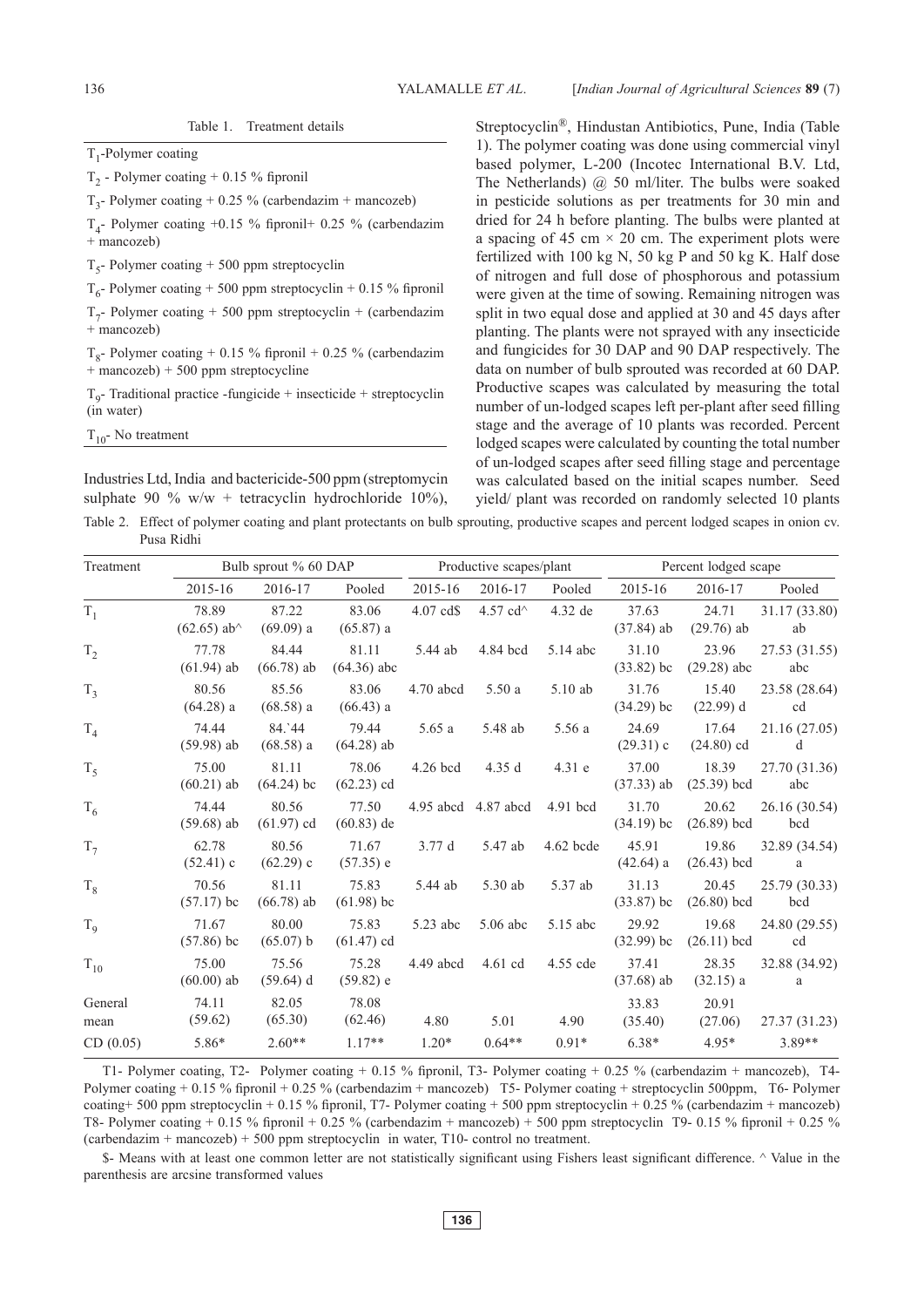after maturity. No of thrips/plant was calculated as average of 10 plants at 30 days after planting. Both the adults as well as nymphs were counted on the whole plant. Disease severity on foliage and scape was recorded at 90 DAP on 0-5 scales as per (Islam *et al*. 1999). The percent disease index (PDI) was calculated by the following formula given by Wheeler (1969): PDI= (Total sum of numerical ratings)/ (Number of observation X maximum disease rating in the scale)  $\times$  100.

Seed germination was assessed as per ISTA (2015) guidelines. Seedling vigour was calculated as per Abdul-Baki and Anderson (1973). The release kinetics of pesticides was studied after two years of field study; the best performing treatment was used to assess the release kinetics of pesticides. Onion bulbs were coated with insecticide- 0.15  $%$  fipronil and fungicide – 0.25 % (carbendazim 12 %)  $WP$  + mancozeb 63% WP) with 5 % polymer slurry or in water for 30 minutes and dried for 24 hours in shade. The treated bulbs were planted in pots containing potting mixture (vermiculite and peat moss 1:1 w/w) the releases of pesticide was estimated periodically at different durations- 0, 15 and 30 DAP. The sample preparation was done by modified

buffered ethyl acetate method (Jadhav *et al.* 2015). In brief,  $10 \pm 0.1$  g of samples was extracted with 10ml ethyl acetate, 100 µl acetic acid and 10 g anhydrous sodium sulphate followed by clenup with 25 mg PSA. The cleaned extract was reconstitute in acidified methanol + water followed by analysis through LC-MS/MS. The analysis was performed through multiple reaction monitoring (MRM) at a dwell time of 0.02s using Atlantis $\mathcal{D}$  T3 (100  $\times$  3.0 mm, 5 µm) column.

*Statistical analysis:* The statistical analysis of was performed by using statistical analysis system (SAS) software. The data collected were subjected to analysis of variance and means were separated by least significant difference test (at  $P=0.05$  or 0.01). The percent data were arcsine transformed prior to analysis. Grouping letters on treatments means were assigned using Fishers least significant difference.

# RESULTS AND DISCUSSION

Onion seed crop suffers from losses caused by fungal, viral and bacterial diseases. Thrips being the major insect pest causes direct as well as indirect damage by transmitting onion viruses. For successful seed production programme

| Table 3. Effect of polymer coating and plant protectants on seed germination and seedling vigour in onion cv. Pusa Ridhi |  |  |  |  |  |  |  |
|--------------------------------------------------------------------------------------------------------------------------|--|--|--|--|--|--|--|
|                                                                                                                          |  |  |  |  |  |  |  |

| Treatment       | Germination %                                       |                       |                       |             | Seedling vigour index-I |          | Seedling vigour index-II |                                   |            |  |
|-----------------|-----------------------------------------------------|-----------------------|-----------------------|-------------|-------------------------|----------|--------------------------|-----------------------------------|------------|--|
|                 | 2015-16                                             | 2016-17               | Pooled                | 2015-16     | 2016-17                 | Pooled   | 2015-16                  | 2016-17                           | Pooled     |  |
| T <sub>1</sub>  | 93.33<br>$(77.77)$ ab <sup><math>\land</math></sup> | 80.67<br>$(64.09)$ ab | 87.00<br>$(70.93)$ bc | 876.75 cde  | 624.17 de               | 750.46 b | 1589.87 b                | 1265.53 de                        | 1427.70 c  |  |
| T <sub>2</sub>  | 83.33<br>$(66.38)$ bc                               | 77.33<br>$(61.75)$ bc | 80.33<br>$(64.06)$ cd | 815.43 de   | 684.16 bcde             | 749.80 h | 1616.87 b                | 1442.40 bcd 1529.63 bc            |            |  |
| T <sub>3</sub>  | 98.00<br>$(85.27)$ a                                | 88.67<br>$(71.82)$ a  | 93.33<br>$(78.55)$ a  | 1053.65 ab  | 833.05 a                | 943.35 a | 1953.67 a                | 1713.67 a                         | 1833.67 a  |  |
| <b>T4</b>       | 97.33<br>$(84.52)$ a                                | 83.33<br>$(65.91)$ ab | 90.33<br>$(75.22)$ ab | 1055.75 a   | 791.09 ab               | 923.42 a | 1990.93 a                | 1513.27 abc                       | 1752.10 a  |  |
| T <sub>5</sub>  | 94.67<br>$(76.70)$ ab                               | 76.00<br>$(60.78)$ bc | 85.33<br>$(68.74)$ bc | 990.57 abc  | 599.90 e                | 795.23 b | 1805.40 ab               | 1297.27 cd                        | 1551.33 bc |  |
| T <sub>6</sub>  | 87.33<br>$(70.58)$ bc                               | 81.33<br>$(64.60)$ ab | 84.33<br>$(67.59)$ c  |             | 888.26 bcde 723.07 abcd | 805.67 b | 1681.53 b                | 1394.40 bcd 1537.97 bc            |            |  |
| T7              | 92.67<br>$(75.24)$ abc                              | 81.33<br>$(64.45)$ ab | 87.00<br>$(69.84)$ bc | 893.92 abcd | 723.91 abcd             | 808.92 b |                          | 1785.67 ab 1381.60 bcd 1583.63 bc |            |  |
| T <sub>8</sub>  | 92.00<br>$(74.45)$ abc                              | 82.67<br>$(65.49)$ ab | 87.33<br>$(69.97)$ bc | 899.88 abcd | 736.57 abc              | 818.22 b | 1727.20 b                | 1279.40 cde 1503.30 bc            |            |  |
| T <sub>9</sub>  | 84.67<br>$(66.98)$ bc                               | 82.00<br>$(65.27)$ ab | 83.33<br>$(66.13)$ c  | 862.34 cde  | 674.55 cde              | 768.44 b | 1639.00 b                | 1549.87 ab                        | 1594.43 b  |  |
| T <sub>10</sub> | 80.00<br>$(63.51)$ c                                | 66.00<br>$(54.35)$ c  | 73.00<br>$(58.93)$ d  | 728.12 e    | 452.33 f                | 590.22 c | 1343.73 c                | 1046.13 e                         | 1194.93 d  |  |
| General mean    | 90.33<br>(74.13)                                    | 79.93<br>(63.85)      | 85.33<br>(68.99)      | 906.47      | 684.28                  | 795.37   | 1713.39                  | 1388.35                           | 1550.87    |  |
| CD(0.05)        | 11.98**                                             | 8.18*                 | $7.00**$              | 165.69*     | $111.81**$              | 96.47**  | 216.88**                 | 244.15**                          | 157.62**   |  |

T1- Polymer coating, T2- Polymer coating + 0.15 % fipronil, T3- Polymer coating + 0.25 % (carbendazim + mancozeb), T4- Polymer coating + 0.15 % fipronil + 0.25 % (carbendazim + mancozeb) T5- Polymer coating + streptocyclin 500 ppm, T6- Polymer coating  $+ 500$  ppm streptocyclin  $+ 0.15$  % fipronil, T7- Polymer coating  $+ 500$  ppm streptocyclin  $+ 0.25$  % (carbendazim  $+$  mancozeb) T8- Polymer coating  $+ 0.15$  % fipronil  $+ 0.25$  % (carbendazim  $+$  mancozeb)  $+ 500$  ppm streptocyclin T9- 0.15 % fipronil  $+ 0.25$  % (carbendazim + mancozeb) + 500 ppm streptocyclin in water, T10- control no treatment. \$- Means with at least one common letter are not statistically significant using Fishers least significant difference. ^ Value in the parenthesis are arcsine transformed values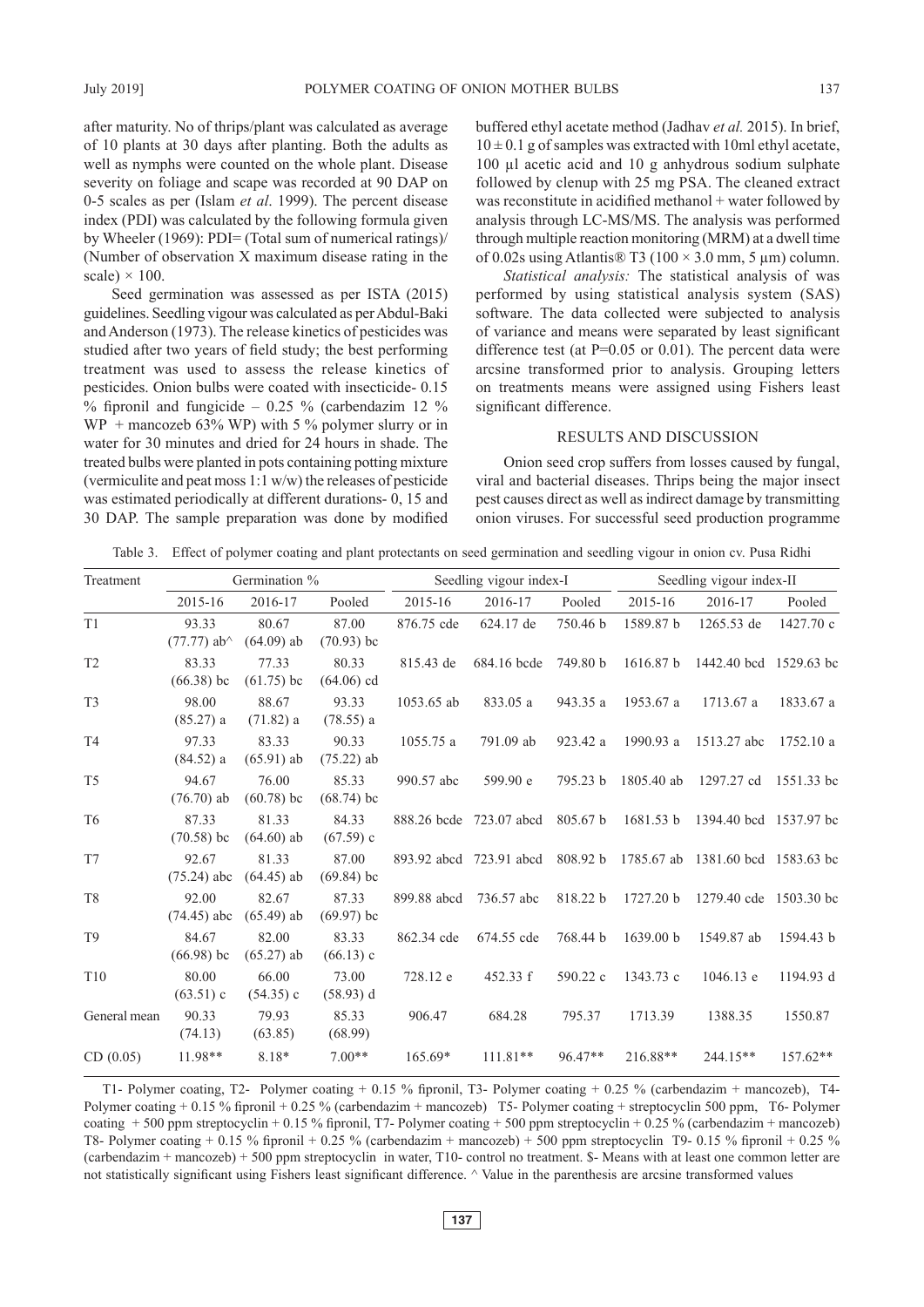Table 4 Effect of polymer coating and plant protectants on seed yield, PDI and thrips incidence in cv. Pusa Ridhi

| Treatment       |             | Seed yield/ plant |              |             | PDI         |             | No. of thrips/plant |                    |            |  |
|-----------------|-------------|-------------------|--------------|-------------|-------------|-------------|---------------------|--------------------|------------|--|
|                 | 2015-16     | 2016-17           | Pooled       | 2015-16     | 2016-17     | Pooled      | 2015-16             | 2016-17            | Pooled     |  |
| T <sub>1</sub>  | 18.81 cd    | 14.85 cd          | 16.83 de     | 50.79 a\$   | $42.07$ abc | $46.43$ abc | 7.12d               | $7.07$ ab          | $7.09$ cd  |  |
| T <sub>2</sub>  | 22.81a      | 16.07 bcd         | 19.44 abc    | $40.30$ abc | 40.28 bcd   | $40.29$ cde | $10.62$ bcd         | 3.07c              | 6.84 cd    |  |
| T <sub>3</sub>  | 19.41 bcd   | 18.59 abc         | 19.00 abcd   | 33.52c      | 37.67 cd    | 35.59 de    | 14.91 ab            | 5.67 bc            | $10.29$ ab |  |
| T4              | $22.22$ ab  | 20.07a            | 21.15a       | 33.54c      | 36.39 d     | 34.96 e     | $7.30$ cd           | 3.40c              | 5.35 d     |  |
| T <sub>5</sub>  | 18.96 cd    | 13.96 d           | 16.46 e      | 45.94 ab    | 46.94a      | 46.44a      | $12.21$ abc         | 5.07 bc            | 8.64 bc    |  |
| T6              | $21.19$ abc | 18.44 abc         | 19.81 ab     | 43.91 abc   | 43.89 ab    | 43.90 abc   | 6.08d               | 4.20 <sub>bc</sub> | 5.14d      |  |
| T7              | 17.78d      | 16.59 abcd        | $17.19$ cde  | $39.69$ bc  | 41.67 abcd  | $40.68$ cd  | $9.10$ cd           | $5.20$ bc          | 7.15 cd    |  |
| T <sub>8</sub>  | $19.26$ bcd | 19.89 ab          | 19.57 abc    | 35.91 bc    | 44.44 ab    | $40.18$ bc  | 6.77d               | 3.13c              | 4.95d      |  |
| T <sub>9</sub>  | 21.56 abc   | 16.48 abcd        | $19.02$ abcd | 39.23bc     | 44.44 ab    | 41.84 abc   | $10.67$ bcd         | 3.73c              | $7.20$ cd  |  |
| T <sub>10</sub> | 18.96 cd    | $16.00$ ab        | 17.48 bcde   | $46.66$ ab  | 45.83 ab    | $46.25$ ab  | 16.33a              | 9.53a              | 12.93 a    |  |
| General mean    | 20.09       | 17.12             | 18.60        | 40.95       | 42.36       | 41.66       | 10.10               | 4.98               | 7.54       |  |
| CD(0.05)        | $3.17*$     | $3.90*$           | $2.43**$     | $10.60*$    | $5.63*$     | $4.47*$     | $4.93**$            | $3.29*$            | $2.86**$   |  |

T1- Polymer coating, T2- Polymer coating + 0.15 % fipronil, T3- Polymer coating + 0.25 % (carbendazim + mancozeb), T4- Polymer coating + 0.15 % fipronil + 0.25 % (carbendazim + mancozeb) T5- Polymer coating + streptocyclin 500 ppm, T6- Polymer coating + 500 ppm streptocyclin + 0.15 % fipronil, T7- Polymer coating + 500 ppm streptocyclin + 0.25 % (carbendazim + mancozeb) T8- Polymer coating + 0.15 % fipronil + 0.25 % (carbendazim + mancozeb) + 500 ppm streptocyclin T9- 0.15 % fipronil + 0.25 % (carbendazim + mancozeb) + 500 ppm streptocyclin in water, T10- control no treatment.

\$- Means with at least one common letter are not statistically significant using Fishers least significant difference.

management of biotic stress is essential. Highest bulb sprouting at 60 DAP was noticed in bulbs treated with polymer and 0.25 % (carbendazim and mancozeb) was 10.33 % higher than control (Table 2). Pre-sowing seed treatments have both the protective as well as curative functions. Uddin *et al.* (2006) reported that mother bulb treatment with mancozeb and foliar spray reduced the disease severity and disease intensity.

Onion bulb coated with polymer along with 0.15 % fipronil + 0.25 % (carbendazim + mancozeb) showed significantly higher values for seed yield attributes *viz*. productive scapes/ plant (5.56), lower percent lodged scapes (21.16), seed yield/plant (21.15 g) than untreated (control) and traditional method of bulb treatment (Table 2 and 4). The major onion diseases- stemphylium blight and purple blotch colonize mainly the scapes region and if the incidence of disease is severe the scapes lodge at or after seed filling stage. Onion bulb treatment protected the seed crop from the disease and hence the treated plants had lower scape lodging and higher productive scapes/plant. Higher seed yield/plant could be due to healthier plants and lower incidence of thrips.

Onion bulb coated with polymer and 0.15% fipronil + 0.25% (carbendazim + mancozeb) showed significantly higher values for seed quality attributes- seedling vigour index-I (923.42), seedling vigour index-II (1752.10) in comparison to untreated (control) and traditional method of bulb treatment. Germination % was highest in onion bulb coating with polymer  $+ 0.25\%$  (carbendazim  $+$  mancozeb) (Table 3). The seed quality parameters were superior due to the lower incidence of disease in treated bulbs. Uddin *et al.* (2006) reported that mother bulb treatment with mancozeb not only had reduced disease severity and disease intensity but also increased seed quality parameters. Hoffman (1998) reported the positively correlation between plant disease intensity and the seed quality in soybean.

Thrips is a major insect pest of onion it not only causes injury due to feeding but it also predisposes the plants to fungal diseases (Cartwright *et al.* 1995). Lowest percent disease index (34.96) was recorded in treatment polymer coating  $+ 0.15 \%$  fipronil  $+ 0.25 \%$  (carbendazim + mancozeb) and lowest number of thrips/plant (4.95) was recorded in treatment polymer coating  $+$  0.15 % fipronil  $+$  $0.25\%$  (carbendazim + mancozeb) + 500 ppm streptocyclin (Table 4). Highest disease as well as thrips incidence was reported in control. The analysis of onion bulbs and plants at different interval revealed significant differences in pesticide and fungicide retention due to polymer coating (Table 5). The quantity of carbendazim retained at 0 days was similar to that of traditional method of bulb treatment but at 15 and 30 DAP there was 355 % and 557 % higher retention of carbendazim in comparison to traditional method of bulb treatment. Similarly the quantity of fipronil retained at 0, 15 and 30 DAP was 155 %, 373 % and 1087 % higher as compared to traditional method of bulb treatment (Table 5). Similar results were reported by Jacob *et al*. (2009), wherein polymer coating increased the retention of pesticides in tomato seeds during storage as well as resulted in higher translocation of pesticides in seedling. Choudhary *et al*. (2006) reported polymer coating increases the half release time of carbofuron to 25.11 days and enhance the effective availability of carbofuron to 43.97 days. Higher mortality of root knot nematode (*Meloidogyne incognita*) was noticed even at half dose as compared to direct soil application.